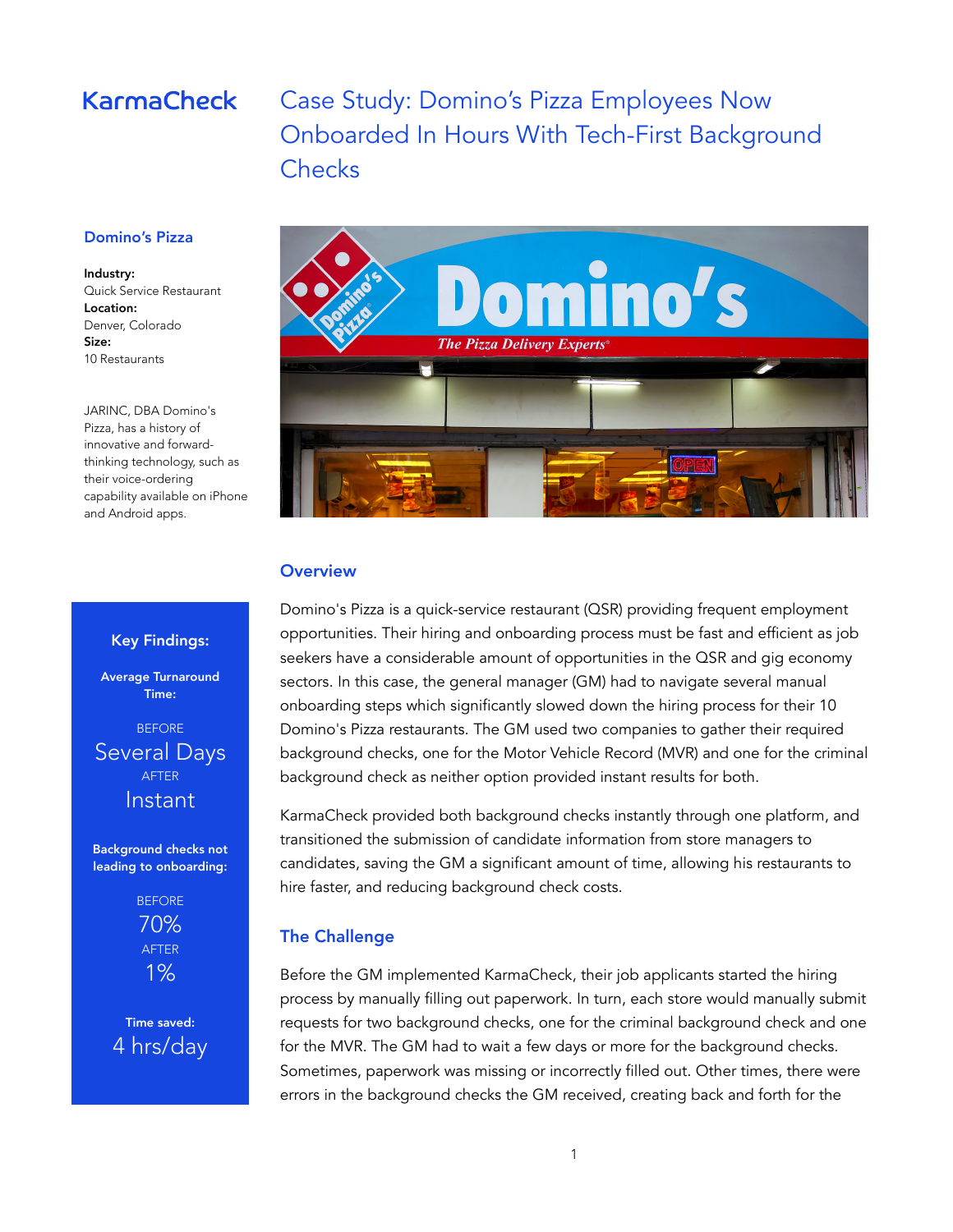management team. In some cases, employees would start the job pending approval of the background checks, only to be informed that they will be separated from the company. This happened as it took too long for the background checks to return, and in these cases the results indicated the employee was not cleared to work.

For employees that remain active, a new background check is required every six months to ensure they are still cleared to work. Periodically, the process to check their background again was not followed, putting the management team at risk for not following protocol.

These issues contributed to a slow down in the hiring process and a cumbersome workflow for the GM and his employees. Additionally, only 30% of employees that completed the manual background checks continued on to the onboarding process to start the job.

> "This is a game-changer for our business and how we onboard folks. It's hands down more efficient from the start, and I really like the ability to have automatic background checks every six months."

> > Richard Keske, General Manager JARINC, DBA Domino's Pizza

### The Solution

KarmaCheck provided a unified, mobile-first platform enabling the job applicant to input their information while applying at the restaurant via their mobile phone. Once the request is made through our platform, both the MVR and a criminal background check were in progress, so our client did not have to wait for one background check to return before requesting the next one. Notifications were set up to alert the job applicant and employer right from the beginning of the background check process until the end, so as the required information returned, everyone was in tune with the progress.

We also provided an automatic background check every six months for active employees. This enabled the management team to be on "auto-pilot" for subsequent background checks that are needed to ensure the employee still passes the employer requirements, such as no new DUIs.

This unified mobile-first, AI-driven solution provided many benefits to our client, including faster speed and efficiency of the background check and onboarding process, improved quality of PII data, notifications throughout the background check process, and better background check accuracy.